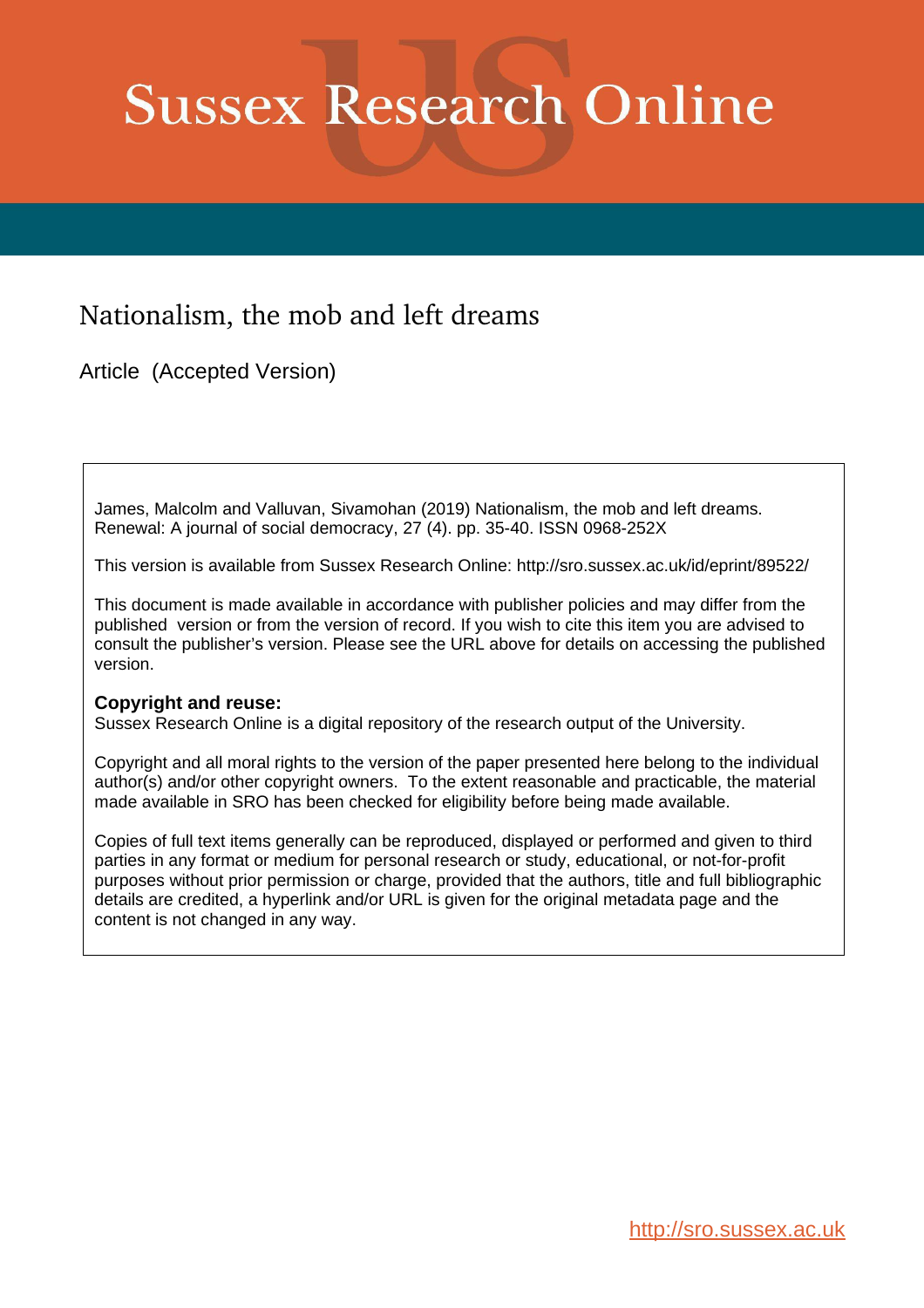## Nationalism, the Mob, and Left Dreams Malcolm James and Sivamohan Valluvan

At the recent Tory Conference, Party Chairman James Cleverly ominously warned that civil unrest awaited Britain should Brexit be frustrated. Setting in train a shift in Britain's post-war political settlement, a mob was being quietly called to defend the nation – to right the wrongs being done to it.

-------

But lest this be read as simply another unanticipated symptom of a purportedly 'polarized' and 'extreme' *present*, Cleverly's politics has in fact been many decades in the making. Forty years ago, Britain was experiencing a structural crisis of capitalism. That crisis was rooted in a declining manufacturing base, diminished technological competitiveness, a weakened global trade position, and deepening regional inequalities. And it was out of the stagnation of this era-defining [crisis](https://books.google.co.uk/books?id=OPdoDwAAQBAJ&pg=PT254&lpg=PT254&dq=malcolm+james+authoritarian+populism+populist+authoritarianism&source=bl&ots=10iZ9k4j7b&sig=ACfU3U2Yq5kuGIaG6pvDk0EwAskoHO3ZfQ&hl=en&sa=X&ved=2ahUKEwjGk5ONrpvlAhUltnEKHUMBBAwQ6AEwA3oECAoQAQ#v=onepage&q=malcolm%20james%20authoritarian%20populism%20populist%20authoritarianism&f=false) that 'Thatcherism', as coined by the late Stuart Hall, was able to forge its infamous campaign of pro-market transformations.

This was a transformation whose '[common](https://books.google.co.uk/books/about/Gramsci_s_Common_Sense.html?id=sIARDQAAQBAJ&source=kp_book_description&redir_esc=y) sense' purchase was not only sourced in the purported virtues of capitalist merit, but was also tied to a populist-nationalism characterised by an authoritarian appeal to 'law and order' and its attendant logics of national identity. This was, in other words, a political project that traded on an aggressive modelling of the normative national subject – white, petite-bourgeois and provincial – and the threats allegedly posed to it by, amongst other things, Black youth, immigrants '[swamping](https://www.theguardian.com/uk-news/2014/oct/27/swamped-and-riddled-toxic-phrases-wreck-politics-immigration-michael-fallon)' the realm, unions, and the IRA.

The broader ideologies of deviance through which Britain had legitimated its rule in the colonies, through which Eurocentric modernity had mapped its racial Others, through which nationalists (of different ideological formations) had railed against outsiders, and through which the Edwardian establishment had distinguished the working classes, provided a deep archive for this populist theatre. However, as Hall again took great care to explain, this is not to say that Thatcher's Tories did not have an electoral base that remained confident about the aggressively pro-market projects being introduced. On the contrary, while the Tories worked hard to split the working class, as well as leveraging the spectre of the outsider to optimal electoral effect, they also located their project in the capitalism of the high street. In short, their market evangelism depended electorally on the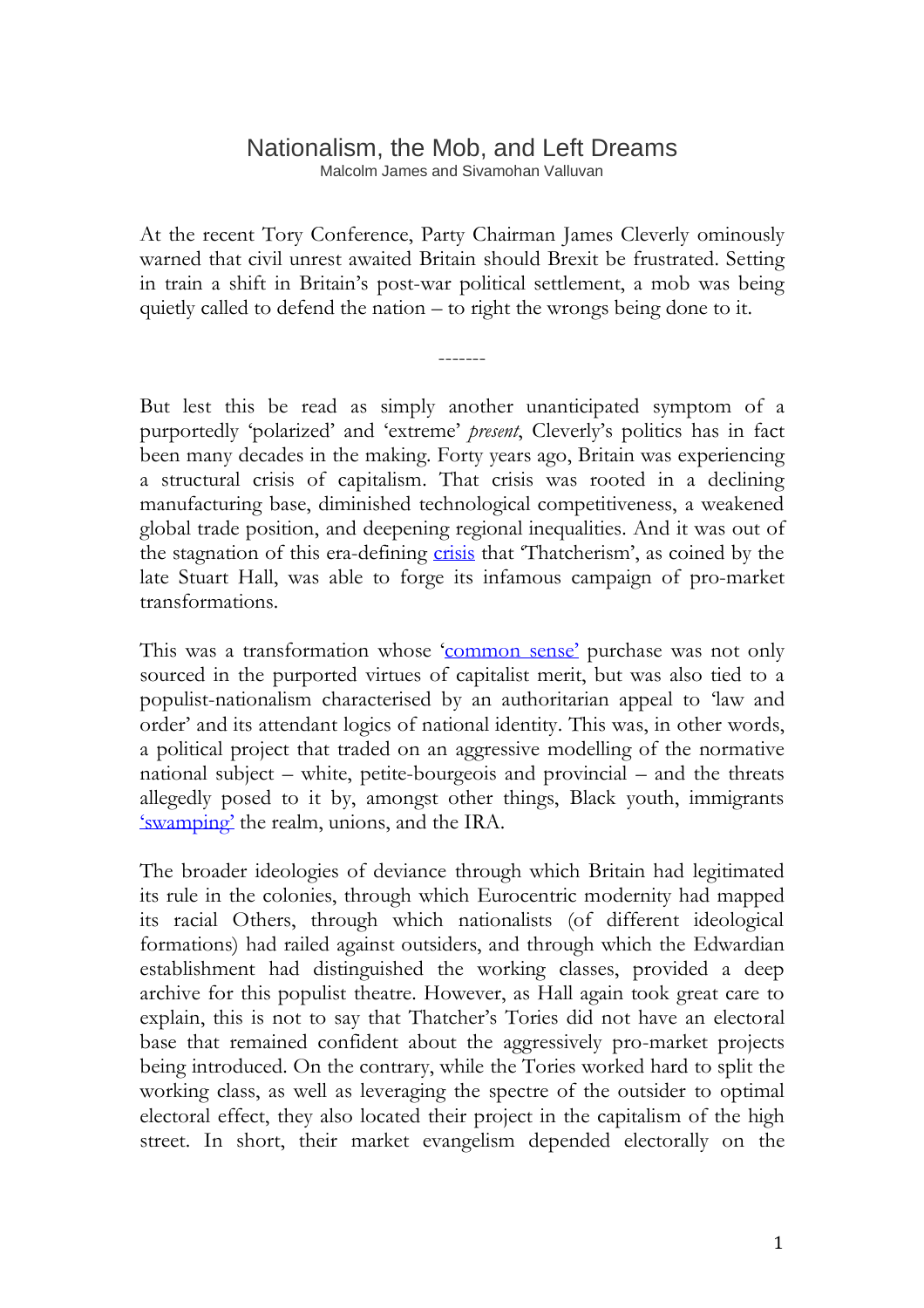proverbial 'Little Englander' imagining an economic stake in a more profitable Tory future.

-------

For Thatcher and her immediate successors, a symbolism of British business was part and parcel of the nationalist project. [Today](https://www.theguardian.com/politics/2019/may/28/a-zombie-party-the-deepening-crisis-of-conservatism) [however,](https://www.theguardian.com/commentisfree/2019/oct/09/brexit-crisis-global-capitalism-britain-place-world) the Tory party is not remotely connected to the high street; its economic affinities are instead more firmly aligned to a small smattering of opaque hedge funds, as Boris Johnson's campaign war chest [attests.](https://bylinetimes.com/2019/09/12/why-boris-johnsons-funding-from-hedge-funds-is-a-matter-of-public-interest/) As this Conservative Party becomes further disconnected from the populist mandate of 'British business', it is the debris of Thatcherism's authoritarian nation-craft that it reaches for. Alongside the comments of James Cleverly, consider Boris Johnson's use of the police as a prop in [Wakefield,](https://www.bbc.co.uk/news/uk-england-leeds-49605966) Michael Gove's comments on [flouting](https://www.theguardian.com/politics/video/2019/sep/01/michael-gove-does-not-rule-out-ignoring-legislation-stop-no-deal-brexit-video) the Supreme Court ruling, Rees-Mogg's contemptuous [repose](https://www.independent.co.uk/voices/jacob-rees-mogg-brexit-debate-lying-down-boris-johnson-tories-ed-miliband-a9091156.html) in parliament, and even just the ['fuck business'](https://www.ft.com/content/48d782da-890e-11e9-a028-86cea8523dc2) [rhetoric](https://www.theguardian.com/politics/2019/jun/30/jeremy-hunt-i-would-tell-bust-businesses-no-deal-brexit-was-worth-it) that is now being wielded to great populist effect by Tory grandees. All of which are gestures that begin to signal a political leadership intent on circumventing the inconveniences of democracy rather than playing to its legitimacy. In short, Boris Johnson and his team seem to be previewing a nationalist repertoire of authoritarian rule by attacking key markers of democracy – particularly parliament and the judiciary, but even, it seems, many of the stakeholders of British enterprise itself.

No longer able to speak credibly for high-street capitalist uplift, today's right has little but nationalist '[resentment](https://www.theguardian.com/commentisfree/2019/oct/01/tories-values-brexit-johnson-cummings?fbclid=IwAR1C2ALYTP-26K3BBYozEBP3pfLllU2UwQiKfn7n1aZpGiU-AGb_0gutaMc)' with which to cohere its public. The degraded symbols of parliament, the judiciary and even business itself then join an ever-growing chain of demons against which a nationalist grievance can be asserted: racialised Others, migrant outsiders, EU [mandarins,](https://www.standard.co.uk/comment/comment/eu-mandarin-s-loose-talk-is-a-wakeup-call-on-brexit-deal-a4035356.html) Greta Thunberg, feminism, Jewish philanthropists, the Pope, and even just general geographies (e.g. the much-loathed '[North London](https://www.theguardian.com/commentisfree/2019/oct/11/reckless-tory-pantomime-authoritarianism-thatcherism)' and those other hubs where 'metropolitan' matcha-drinking 'liberals' are said to congregate).

This entrenchment helps explain the recourse of today's Tories to the frenzied language of 'betrayal'. Boris Johnson's use of terms like 'surrender bill' has received considerable critical attention but less has been noted has about the deep psychic wounds such language excites in the nation. Like Johnson's ongoing Winston Churchill pastiche, the longing evoked here belongs to what Paul Gilroy refers to as Britain's '[postcolonial melancholia](https://cup.columbia.edu/book/postcolonial-melancholia/9780231134552)'. The language of war and 'do or die' brinkmanship recalls the nation-making lore of the Second World War, and a mournful (if impossible) desire to relive the buccaneering glories of Britannia and/or just a lost rustic idyll suffused by the moral clarity of white English homogeneity.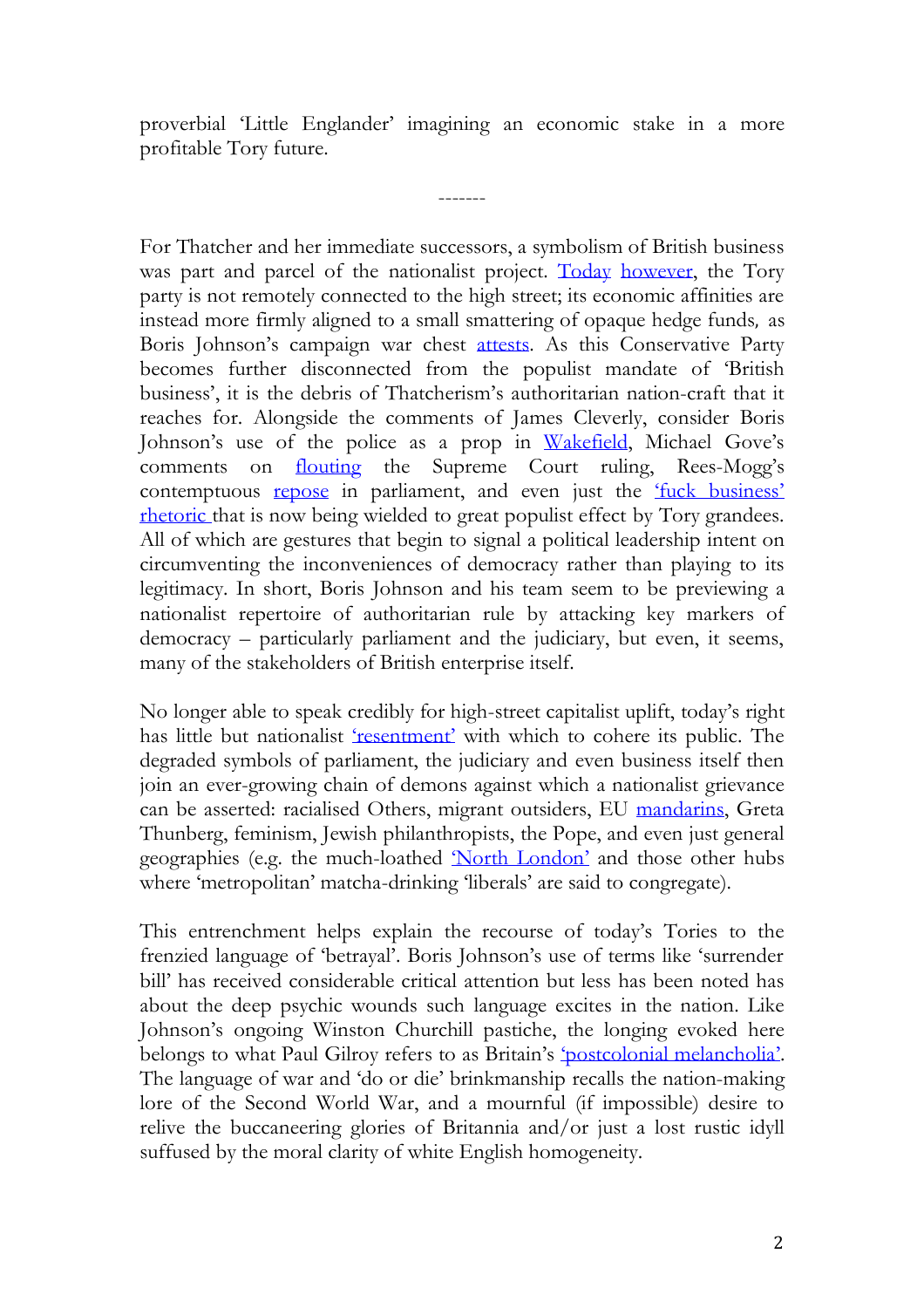As [Fintan O'](https://books.google.co.uk/books/about/Heroic_Failure.html?id=q0FuDwAAQBAJ&source=kp_book_description&redir_esc=y)Toole makes apparent, it is the very impossibility of this recourse to glorious 'sovereignty' that further hardens the play to all things parochial and chauvinistic. Namely, we find ourselves amidst a toxic paradox where national affirmation, illusory as it is, can only happen through an ever-hardening aversion towards the 'outside' and those who do not belong. This is an appeal to the national collective less as 'people' and more as 'mob'; a politics of negation that is fed only by more negation.

We see, in sum, the full usurping of the Tory right by the nationalist imperative, leaving the party's other 20th century commitments in tatters. Their fabled notions of prudent pragmatism, the family business, and even purportedly liberal freedoms all expire when a ['disaster nationalism'](https://www.patreon.com/posts/30002342), and the 'bonfire of the vanities' it desires, becomes the main drive.

 $\overline{\phantom{a}}$ 

Liberal resistance has unsurprisingly relied on an appeal to law, procedure and constitutionalism; the Supreme Court victory of Gina Miller against the proroguing of parliament being particularly prominent here. This response is understandable, even creditable. But it does also rely on a form of political intervention that vacates the popular by focusing attentions on institutional procedure. In turn, it leaves uncontested the broader appeal of authoritarian nationalism, and more problematically, distracts from a popular left-led opposition and renewal.

Those who suppose that such a renewal is to be more easily found in a return to centrist moderation should remember that it was precisely the putative centrism of the Blair-Cameron pivot that rehearsed the belligerent nationalist assertion we are living today. The hectoring about inadequate integration, the Islamophobia of the war-on-terror and its security logics, and the unwillingness to defend immigration, multiculturalism and even just the idea of Europe were all nurtured here. The gilded frame of 'reasonable moderation' is thoroughly tarnished in that light.

The hope of renewal through left nationalism fares worse still. The recycling of assorted nativist canards, particularly through the neologism of ['white working class'](https://www.theguardian.com/commentisfree/2019/mar/07/white-working-class-bigotry-midde-income-earners-prejudice), is little more than an appeal to white authenticity and entitlement. As we have [written elsewhere,](http://salvage.zone/in-print/left-problems-nationalism-and-the-crisis/) such a project betrays any commitment to the actual material, socioeconomic interests of the working class as well as bankrupting the left's anti-racist credentials. Furthermore, the left cannot even move forward on these terms, as the right will always have greater political claim to such terrain. As Malik has [argued,](https://www.theguardian.com/commentisfree/2018/nov/23/hillary-clinton-populism-europe-immigration) the left becomes only a witless 'handmaiden' in such a scenario.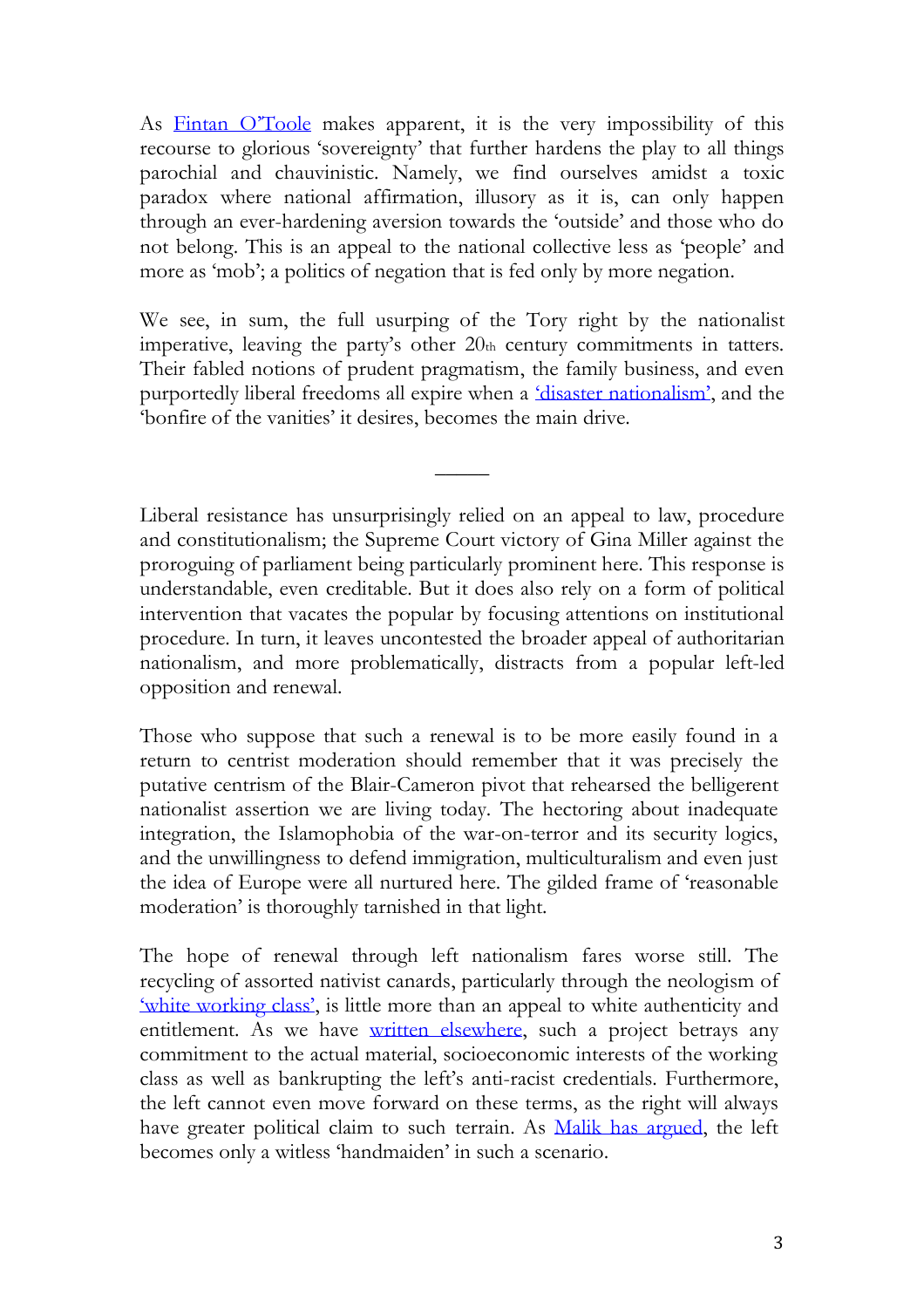Mette Frederiksen, Leader of the Social Democrats in Denmark, is a case in point. Frederiksen's loud seconding of highly controversial anti-immigration initiatives and so-called 'ghetto laws' paved her way to the premiership. But in so doing she has given succor to an [intensified nationalism,](https://www.theguardian.com/world/2019/may/11/denmark-election-matte-frederiksen-leftwing-immigration) proving again that nationalist positions cannot be parlayed for opportunist purposes.

As Frederiksen shows, the helmspeople of nationalist electoral 'stunts' become obliged to unleash and/or intensify a state programme commensurate to that nationalism and its often racialised politics of loss, grievance and fear. The call of nationalism is never just the benign show of patriotic solidarity that some wish it to be; but instead, it constitutes a nonnegotiable commitment to delivering the aforementioned 'negation'. In short, left stewardship of nationalism will only deepen the problems of this moment, rather than resolving them.

We accordingly contend that, instead of raiding nationalism in pursuit of a hollow political legitimacy, the left will find better clues for its programme of renewal in the form of the crisis itself. After all, one of the things the '[clamour for nationalism](https://www.manchesteruniversitypress.co.uk/9781526126146/)' does also ably signal is an appetite for a politics of ambition bigger than the inhibited technocracies of the 1990s/2000s. This is not to say that today's nationalism is simply an anti-capitalism that can be redirected. It is instead to note that an alternative attempt at decidedly adventurous renewal might also have some success if ventured.

The story of authoritarian nationalism we have sketched here is certainly sobering, but these are not the only horizons the present carries. We still live with the residues of powerful alternative modernisms. Welfarism, redistribution, anti-colonialism and civil rights struggle are still motifs that captivate. And entrenched in everyday life are forms of social and emotional care and an array of mutualisms that can still forcefully challenge the politics of closure. For instance, our multiethnic cities are comprised of social practices that refuse exclusionary politics (even if such exclusionary claims do of course persist here too in significant ways). There is also an emergent left politics being cohered around radical climate consciousness and a planetary sense of mutual responsibility (as opposed to perpetual extraction). This is a politics that has significant potential and represents a terrain on which the right cannot easily win.

Many of these energies are being currently revived by the millennials of the Corbyn left, and it remains frustrating that they are being met only with lukewarm reserve. And yes, while electorally their policies are unlikely to meet instant success, it is part of a longer staking of a popular left politics that is equal to the historical scale that is required.